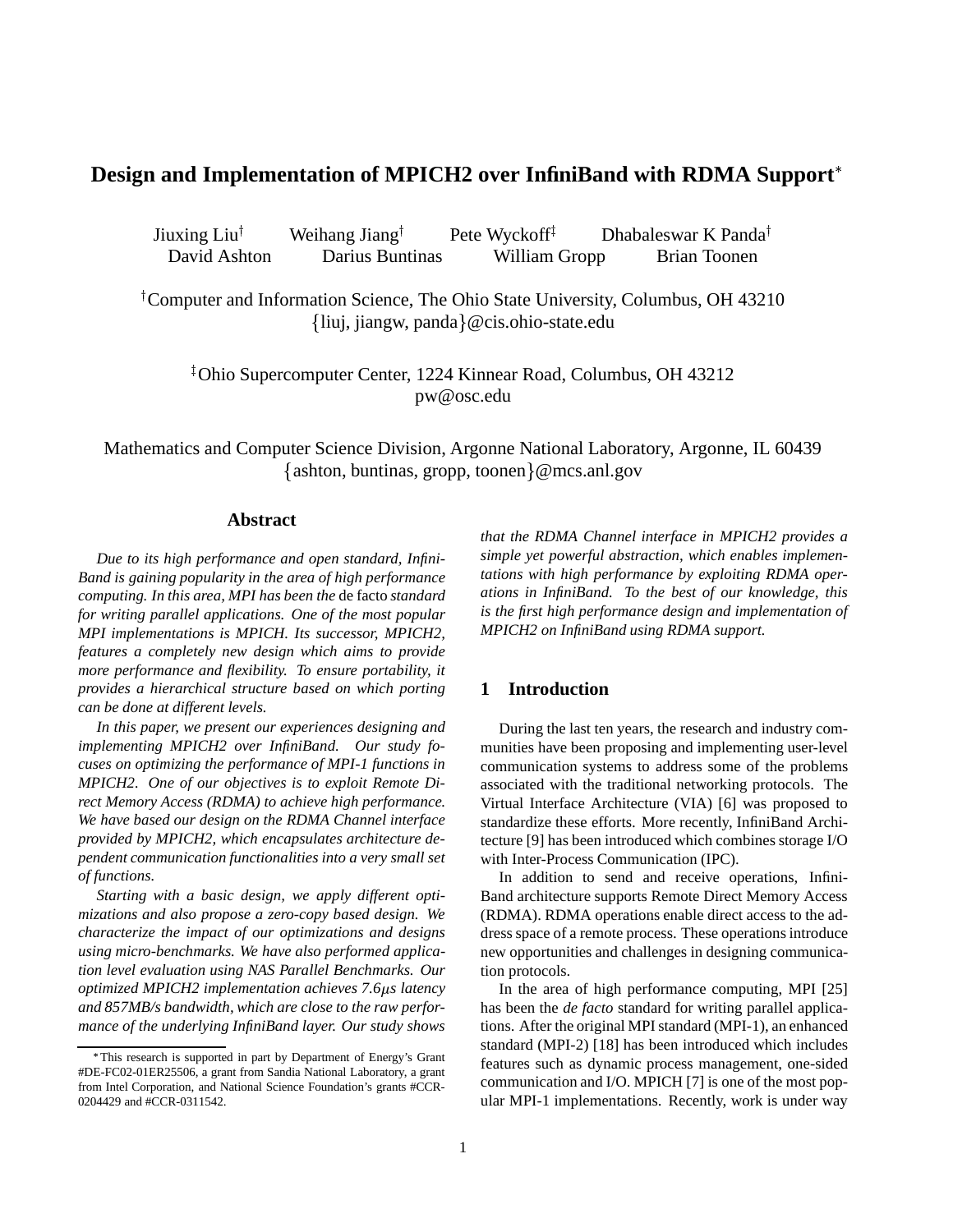to create MPICH2 [1], which aims to support both MPI-1 and MPI-2 standards. It features a completely new design, which provides better performance and flexibility than its predecessor. MPICH2 is also very portable and provides mechanisms which make it easy to re-target it to new communication architectures such as InfiniBand.

In this paper, we present our experiences in designing and implementing MPICH2 over InfiniBand using RDMA operations. Although MPICH2 supports both MPI-1 and MPI-2, our study focuses optimizing the performance of MPI-1 functions. We have based our design on the RDMA Channel interface provided by MPICH2, which encapsulates architecture dependent communication functionalities into a very small set of functions. Despite its simple interface, we have shown that the RDMA Channel does not prevent one from achieving high performance. In our testbed, our MPICH2 implementation achieves  $7.6\mu s$  latency and 857MB/s peak bandwidth, which are quite close to the raw performance of our InfiniBand platform. We have also evaluated our designs using NAS Parallel Benchmarks [21]. Overall, we have demonstrated that the RDMA Channel interface is a simple yet powerful abstraction which makes it possible to design high performance MPICH2 implementations with less development effort.

In our design, we use RDMA operations exclusively for communication. Our design starts with an emulation of a shared memory based implementation. Then we introduce various optimization techniques to improve its performance. To show the impact of each optimization, we use latency and bandwidth micro-benchmarks to evaluate our design after applying it. We also propose a zero-copy design for large messages. Our results show that with *piggybacking* and *zero-copy* optimizations for large messages, our design achieves very good performance.

The remaining part of the paper is organized as follows: In Section 2, we provide an introduction to InfiniBand and its RDMA operations. Section 3 presents an overview of MPICH2, its implementation structure, and the RDMA Channel interface. We describe our designs and implementations in Sections 4 and 5. In Section 6, we compare our RDMA Channel based design with another design based on a more complicated interface called CH3. Application level performance evaluation is presented in Section 7. In Section 8, we describe related work. In Section 9, we draw conclusions and briefly mention some of the future research directions.

# **2 InfiniBand Overview**

The InfiniBand Architecture (IBA) [9] defines a switched network fabric for interconnecting processing nodes and I/O nodes. It provides a communication and management infrastructure for inter-processor communication and I/O. In an InfiniBand network, processing nodes and I/O nodes are connected to the fabric by Channel Adapters (CA). Channel Adapters usually have programmable DMA engines with protection features. There are two kinds of channel adapters: Host Channel Adapter (HCA) and Target Channel Adapter (TCA). HCAs sit on processing nodes.

The InfiniBand communication stack consists of different layers. The interface presented by Channel adapters to consumers belongs to the transport layer. A queue-based model is used in this interface. A Queue Pair in InfiniBand Architecture consists of two queues: a send queue and a receive queue. The send queue holds instructions to transmit data and the receive queue holds instructions that describe where received data is to be placed. Communication operations are described in Work Queue Requests (WQR), or descriptors, and submitted to the work queue. The completion of WQRs is reported through Completion Queues (CQs). Once a work queue element is finished, a completion queue entry is placed in the associated completion queue. Applications can check the completion queue to see if any work queue request has been finished. InfiniBand also supports different classes of transport services. In this paper, we focus on the Reliable Connection (RC) service.

### **2.1 RDMA Operations in InfiniBand Architecture**

InfiniBand Architecture supports both channel and memory semantics. In channel semantics, send/receive operations are used for communication. To receive a message, the programmer posts a receive descriptor which describes where the message should be put at the receiver side. At the sender side, the programmer initiates the send operation by posting a send descriptor.

In memory semantics, InfiniBand supports Remote Direct Memory Access (RDMA) operations, including RDMA write and RDMA read. RDMA operations are onesided and do not incur software overhead at the remote side. In these operations, the sender (initiator) starts RDMA by posting RDMA descriptors. A descriptor contains both the local data source addresses (multiple data segments can be specified at the source) and the remote data destination address. At the sender side, the completion of an RDMA operation can be reported through CQs. The operation is transparent to the software layer at the receiver side.

Since RDMA operations enable a process to access the address space of another process directly, they have raised some security concerns. In InfiniBand architecture, a key based mechanism is used. A memory buffer must first be registered before they can be used for communication. Among other things, the registration generates a remote key. This remote key must be presented when the sender initiates an RDMA operation to access the buffer.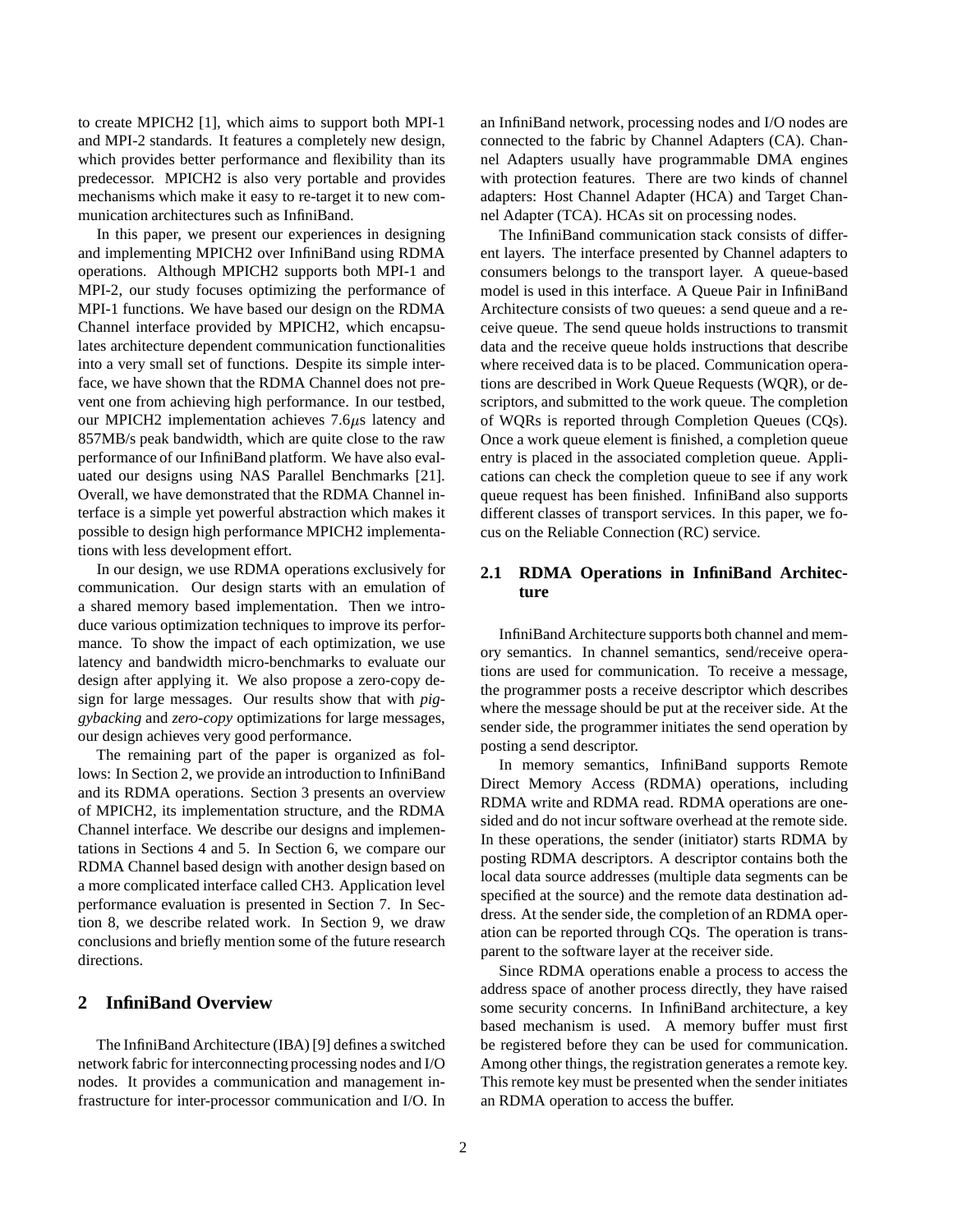Compared with send/receive operations, RDMA operations have several advantages. First, RDMA operations themselves are generally faster than send/receive operations because they are simpler at the hardware level. Second, they do not involve managing and posting descriptors at the receiver side, which would incur additional overheads and reduce the communication performance.

# **3 MPICH2 Overview**

MPICH [7] is developed at Argonne National Laboratory. It is one of the most popular MPI implementations. The original MPICH provides support for the MPI-1 standard. As a successor of MPICH, MPICH2 [1] aims to support not only the MPI-1 standard, but also functionalities such as dynamic process management, one-sided communication and MPI I/O, which are specified in the MPI-2 standard. However, MPICH2 is not merely MPICH with MPI-2 extensions. It is based on a completely new design, aiming to provide more performance, flexibility and portability than the original MPICH. One of the notable features in the implementation of MPICH2 is that it can take advantage of RDMA operations if they are provided by the underlying interconnect. These operations can be used not only to support MPI-2 one-sided communication, but also to implement normal MPI-1 communication. Although MPICH2 is still under development, beta versions are already available for developers. In the current version, all MPI-1 functions have been implemented. MPI-2 functions are not completely supported yet. In this paper, we mainly focus on the MPI-1 part of MPICH2.

### **3.1 MPICH2 Implementation Structure**

One of the objectives in MPICH2 design is portability. To facilitate porting MPICH2 from one platform to another, MPICH2 uses ADI3 (the third generation of the Abstract Device Interface) to provide a portability layer. ADI3 is a full-featured abstract device interface and has many functions, so it is not a trivial task to implement all of them. To reduce the porting effort, MPICH2 introduces the CH3 interface. CH3 is a layer that implements the ADI3 functions, and provides an interface consisting of only a dozen functions. A "channel" implements the CH3 interface. Channels exist for different communication architectures such as TCP sockets, SHMEM, etc. Because there are only a dozen functions associated with each channel interface, it is easier to implement a channel than the ADI3 device.

To take advantage of architectures with globally shared memory or RDMA capabilities and further reduce the porting overhead, MPICH2 introduces the RDMA Channel which implements the CH3 interface. The RDMA Channel interface only contains five functions. We will discuss the details of RDMA Channel Interface in the next subsection.

The hierarchical structure of MPICH2 , as shown in Figure 1, gives much flexibility to implementors. The three interfaces (ADI3, CH3, and RDMA Channel Interface) provide different trade-offs between communication performance and ease of porting.



**Figure 1. MPICH2 Implementation Structure**

### **3.2 MPICH2 RDMA Channel Interface**

MPICH2 RDMA Channel interface is designed specifically for architectures with globally shared memory or RDMA capabilities. It contains five functions, among which only two are central to communication. (Other functions deal with process management, initialization and finalization, respectively.) These two functions are called *put (write)* and *get (read)*.

Both *put* and *get* functions accept a connection structure and a list of buffers as parameters. They return to the caller the number of bytes that have been successfully put or gotten. If the bytes completed is less than the total length of buffers, the caller will retry the same get or put operation later.

Figure 2 illustrates the semantics of *put* and *get*. Logically, a pipe is shared between the sender and the receiver. The *put* operation writes to the pipe and the *get* operation reads from it. The data in the pipe is consumed in FIFO order. Both operations are non-blocking in the sense that they return immediately with the number of bytes completed instead of waiting for the entire operation to finish. We should note that *put* and *get* are different from RDMA write and RDMA read in InfiniBand. While RDMA operations in In-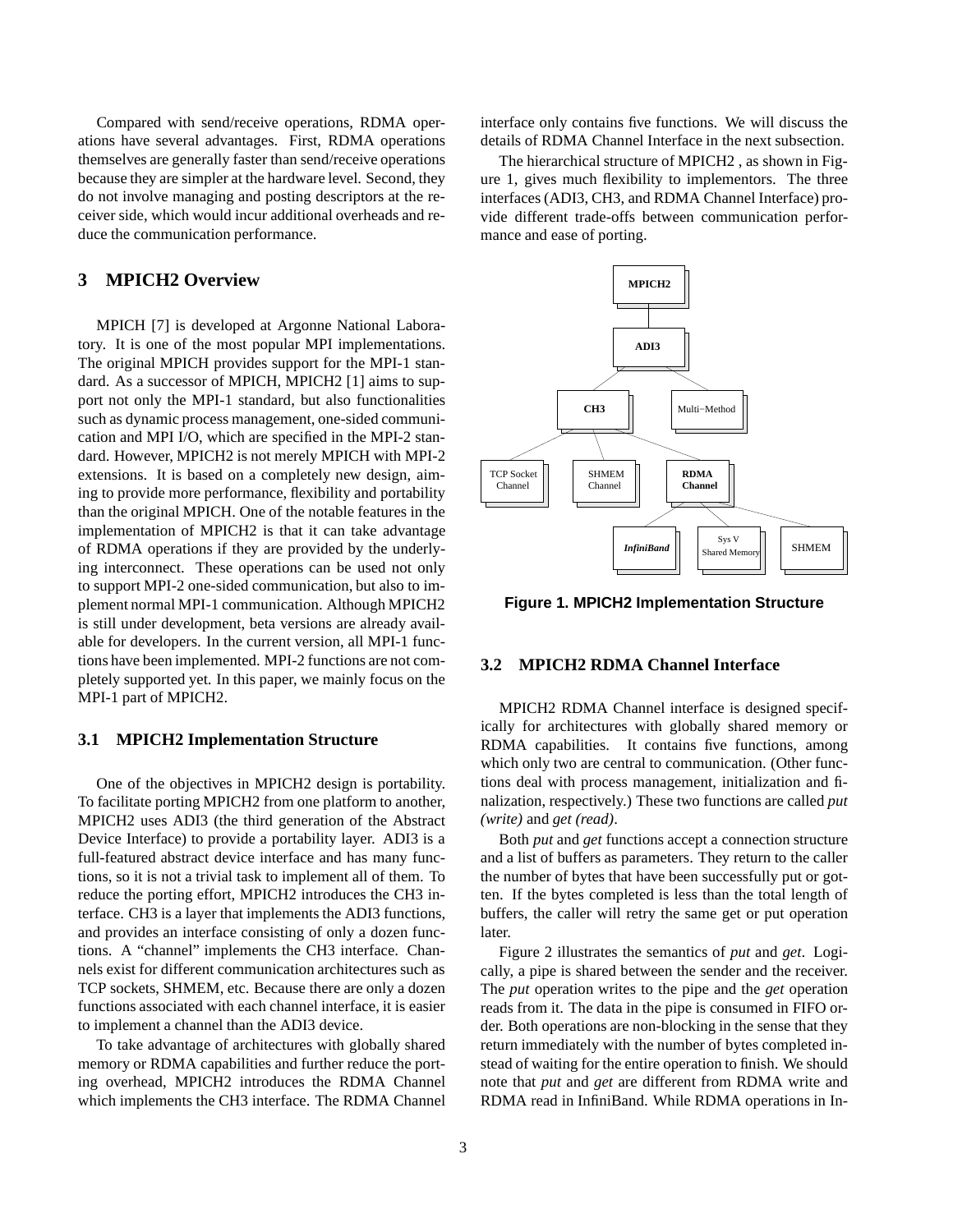finiBand are one-sided, *put* and *get* in the RDMA Channel interface are essentially two-sided operations.

*Put* and *get* operations can be implemented on architectures with globally shared memory in a straightforward manner. Figure 3 shows one example. In this implementation, a shared buffer (organized logically as a ring) is placed in shared memory, together with a head pointer and a tail pointer. The *put* operation copies the user buffer to the shared buffer and adjusts the head pointer. The *get* operation involves reading from the shared buffer and adjusting the tail pointer. In the case of buffer overflow or underflow (detected by comparing head and tail pointers), the operations return immediately and the caller will retry them.



**Figure 2. Put and Get Operations**



**Figure 3. Put and Get Implementation with Globally Shared Memory**

Working at the RDMA Channel interface level is better than writing a new CH3 or ADI3 implementation for many reasons:

- 1. Improvements done at this level can affect all sharedmemory like transports such as globally sharedmemory, RDMA over IP, Quadrics and Myrinet.
- 2. Other protocols on InfiniBand need efficient processing, including one-sided communication in MPI-2, DSM systems and parallel file systems. The RDMA Channel interface can potentially be used also for them.
- 3. Designing proper interfaces to similar systems improves performance and portability in general.

In collaboration, the OSU and ANL teams are also currently working together to design an improved interface which can benefit communication systems in general.

# **4 Designing and Optimizing MPICH2 over InfiniBand**

In this section, we present several different designs of MPICH2 over InfiniBand based on the RDMA Channel interface. We first start with a basic design which resembles the scheme described in Figure 3. Then we apply various optimization techniques to improve its performance. In this section, the designs are evaluated using micro-benchmarks such as latency and bandwidth. We show that by taking advantage of RDMA operations in InfiniBand, we can not only achieve low latency for small messages, but also high bandwidth for large messages using the RDMA Channel interface. In Section 5, we present a zero-copy design. In Section 6, we also present a design based on the CH3 interface and compare it with our designs based on the RDMA Channel interface. In Section 7, we will present performance results using application level benchmarks.

### **4.1 Experimental Testbed**

Our experimental testbed consists of a cluster system with 8 SuperMicro SUPER P4DL6 nodes. Each node has dual Intel Xeon 2.40 GHz processors with a 512K L2 cache and a 400 MHz front side bus. The machines are connected by Mellanox InfiniHost MT23108 DualPort 4X HCA adapter through an InfiniScale MT43132 Eight 4x Port InfiniBand Switch. The HCA adapters work under the PCI-X 64-bit 133MHz interfaces. We used the Linux Red Hat 7.2 operating system with 2.4.7 kernel. The compilers we used were GNU GCC 2.96 and GNU FORTRAN 0.5.26.

### **4.2 Basic Design**

In Figure 3, we have explained how the RDMA Channel interface can be implemented on shared memory architectures. However, in a cluster connected by InfiniBand, there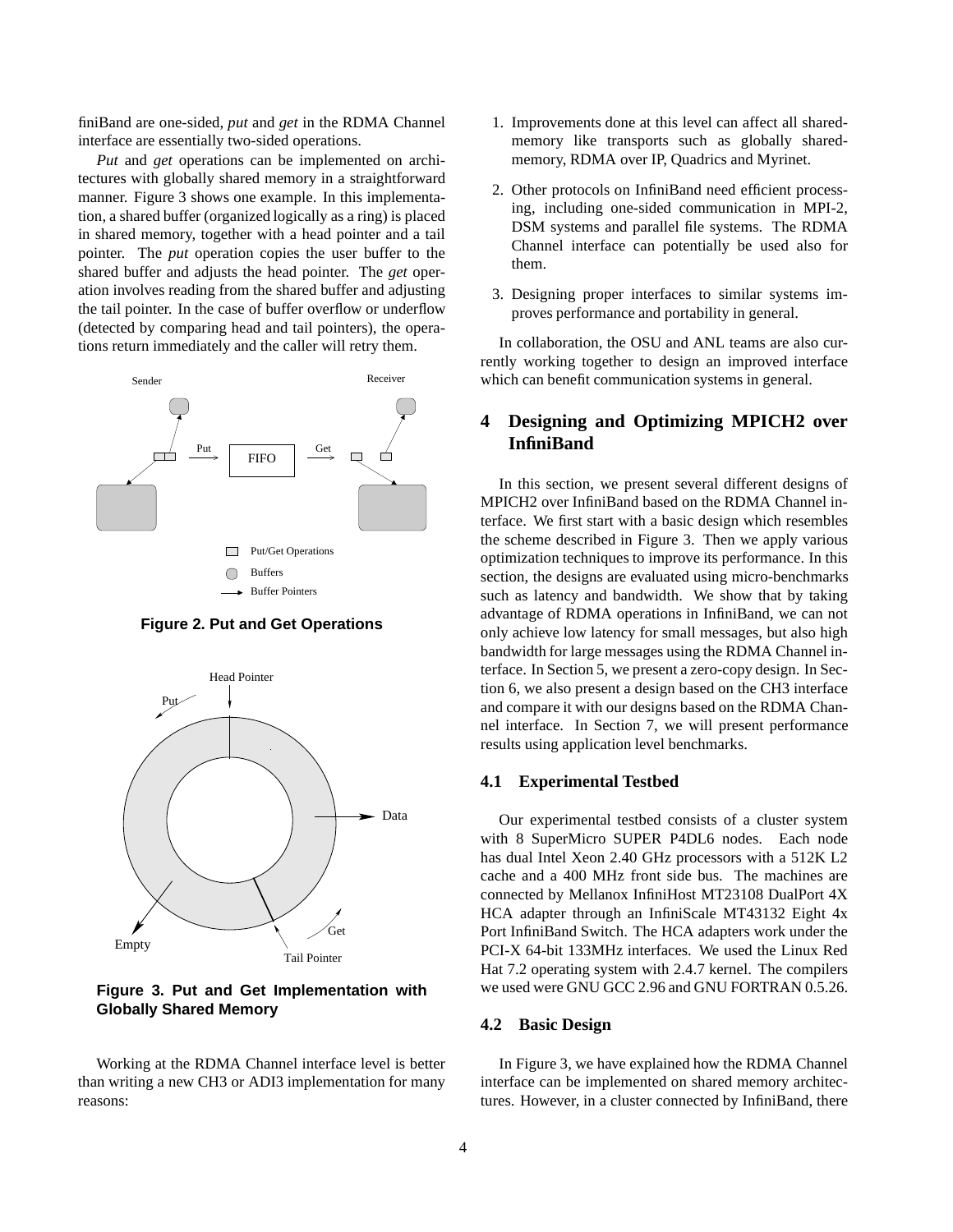is no physically shared memory. In our basic design, we use RDMA write operations provided by InfiniBand to emulate this scheme.

We put the shared memory buffer in the receiver's main memory. This memory is registered and exported to the sender. Therefore, it is accessible to the sender through RDMA operations. To avoid the relatively high cost of registering user buffers for sending every message, we also use a pre-registered buffer at the sender which is the same size as the shared buffer at the receiver. User data is first copied into this buffer and then sent out. Head and tail pointers also need to be shared between the sender and the receiver. Since they are used frequently at both sides, we use replication to prevent polling through the network. For the tail pointer, a master copy is kept at the receiver and a replica is kept at the sender. For the head pointer, a master copy is kept at the sender and a replica is kept at the receiver. For each direction of every connection, the associated "shared" memory buffer, head and tail pointers are registered during initialization and their addresses and remote keys are exchanged.

At the sender, the *put* operation is implemented as follows:

- 1. Use local copies of head and tail pointers to decide how much empty space is available.
- 2. Copy user buffer to the pre-registered buffer.
- 3. Use RDMA write operation to write the data to the buffer at the receiver side.
- 4. Adjust the head pointer based on the amount of data written.
- 5. Use another RDMA write to update the remote copy of head pointer.
- 6. Return the number of bytes written.

At the receiver, the *get* operation is implemented in the following way:

- 1. Check local copies of head and tail pointers to see if there is new data available.
- 2. Copy the data from the shared memory buffer to user buffer.
- 3. Adjust the tail pointer based on the amount of data that has been copied.
- 4. Use an RDMA write to update the remote copy of tail pointer.
- 5. Return the number of bytes successfully read.

We should note that copies of head and tail pointers are not always consistent. For example, after a sender adjusts its head pointer, it uses RDMA write to update the remote copy at the receiver. Therefore, the head pointer at the receiver is not up-to-date until the RDMA write finishes. However, this inconsistency does not affect the correctness of the scheme because it merely prevents the receiver from reading new data temporarily. Similar, inconsistency of tail pointer may prevent the sender from writing to the shared buffer. But eventually the pointers will become up-to-date and the sender or the receiver will be able to make progress.

#### **4.2.1 Performance of the Basic Design**

We use latency and bandwidth tests to evaluate the performance of our basic design. The latency test is conducted in a ping-pong fashion and the results are derived from roundtrip time. In the bandwidth test, a sender keeps sending back-to-back messages to the receiver until it has reached a pre-defined window size W. Then it waits for these messages to finish and send out another W messages. The results are derived from the total test time and the number of bytes sent.

Figures 4 and 5 show the results. Our basic design achieves a latency of  $18.6\mu s$  for small messages and a bandwidth of 230MB/s for large messages. (Note that unless stated otherwise, the unit MB in this paper is an abbreviation for  $10^6$  bytes.) However, these numbers are much worse than the raw performance numbers achievable by the underlying InfiniBand layer  $(5.9\mu s)$  latency and 870MB/s bandwidth).



**Figure 4. MPI Latency for Basic Design**

A careful look at the basic design reveals many inefficiencies. For example, a matching pair of send and receive operations in MPI require three RDMA write operations to take place: one for transfer of data, two for updating head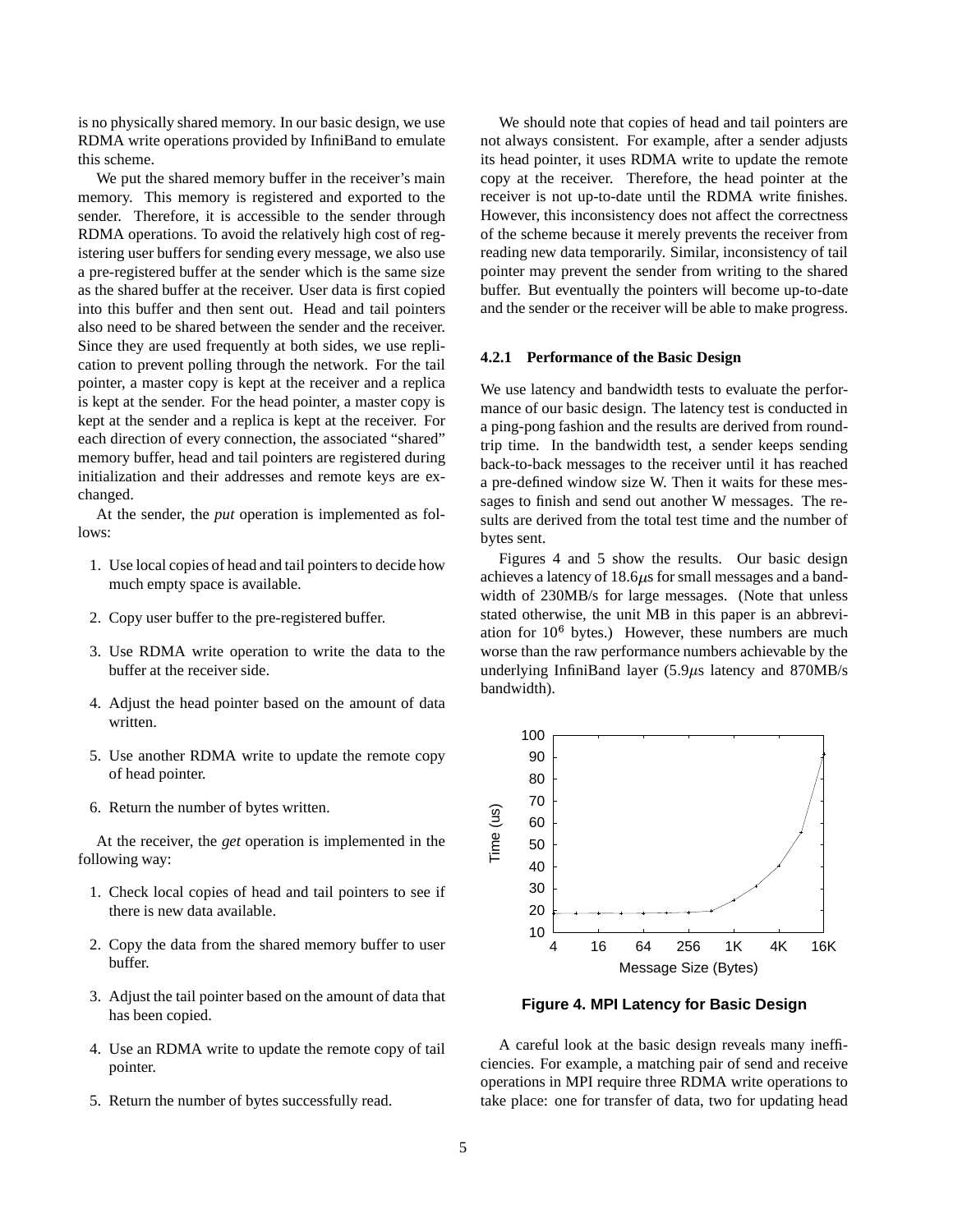

**Figure 5. MPI Bandwidth for Basic Design**

and tail pointers. This not only increases latency and host overhead, but also generates unnecessary network traffic.

For large messages, the basic scheme leads to two extra memory copies. The first one is from user buffer to the pre-registered buffer at the sender side. The second one is from the shared buffer to user buffer at the receiver side. These memory copies consume resources such as memory bandwidth and CPU cycles. To make matters worse, in the basic design the memory copies and communication operations are serialized. For example, a sender first copies the whole message (or part of the message if it cannot fit itself in the empty space of the pre-registered buffer). Then it initiates RDMA write to transfer the data. This serialization of copying and RDMA write greatly reduces the bandwidth for large messages.

### **4.3 Optimization with Piggybacking Pointer Updates**

Our first optimization targeted to avoid separate head and tail pointer updates whenever possible. The technique we used is piggybacking, which combines pointer updates with data transfer.

At the sender side, we combine data and the new value of head pointer into a single message. To help the receiver detect the arrival of the message, we attach the size with the message and put two flags at the beginning and the end of the message. The receiver detects arrival of the new message by polling on the flags. To avoid possible situations where the buffer content happens to have the same value as the flag, we divide the shared buffer into fixed-size chunks. Each message uses a different chunk. In this way, the situations can be handled by using two polling flags or "bottom fill". Similar techniques have been used in [17, 23].

At the receiver side, instead of using RDMA write to update the remote tail pointer each time data has been read, we delay the updates until the free space in the shared buffer drops below a certain threshold. If there are messages sent from the receiver to the sender, the pointer value is attached with the message and no extra message is used to transfer pointer updates. If there are no messages sent from the receiver to the sender, eventually we will explicitly send the updates by using an extra message. The sender updates its pointer after receiving this message. However, even in this case the traffic can be reduced because several consecutive updates of the tail pointer can be sent using only one message.

The use of piggybacking and delayed pointer updates can greatly improve the performance of small message. From Figure 6 we see that the latency is reduced from 18.6 $\mu$ s to 7.4 $\mu$ s. Figure 7 shows that the optimization also improves bandwidth for small messages.



**Figure 6. MPI Small Message Latency with Piggybacking**

### **4.4 Optimization with Pipelining of Large Messages**

As we have discussed, our basic design suffers from serialization of memory copies and RDMA writes. A better solution is to use pipelining to overlap memory copies with RDMA write operations.

In our piggybacking optimization, we divide the shared memory buffer into small chunks. When sending and receiving large messages, we need to use more than one such chunks. At the sender side, instead of starting RDMA writes after copying all the chunks, we initiate the RDMA transfer immediately after copying each chunk. In this way, the RDMA operation can be overlapped with the copying of the next chunk. Similarly, at the receiver side we start copying from the shared buffer to the user buffer immediately after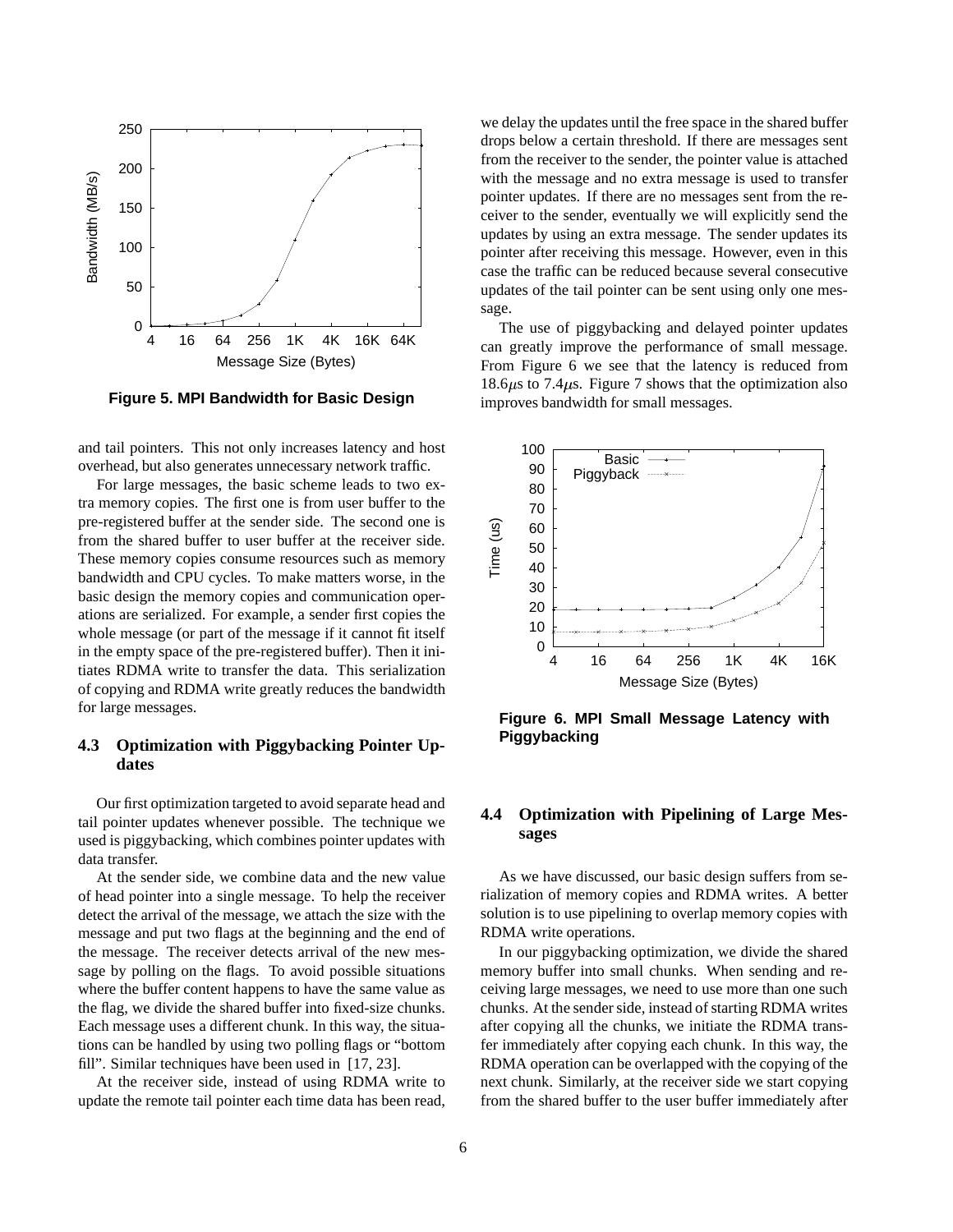

**Figure 7. MPI Small Message Bandwidth with Piggybacking**

a chunk is received. In this way, the receive RDMA operations can be overlapped with the copying.

Figure 8 compares the bandwidth of the pipelining scheme with the basic scheme. (Piggybacking is also used in the pipelining scheme.) We can see that pipelining, combined with piggybacking, has greatly improved MPI bandwidth. The peak bandwidth has been increased from 230MB/s to over 500MB/s. However, this result is still not satisfying because InfiniBand is able to deliver bandwidth up to 870MB/s.

To investigate the performance bottleneck, we have conducted memory copy tests in our testbed. We have found out that memory copy bandwidth is less than 800MB/s for large messages. In our MPI bandwidth tests, with RDMA write operations and memory copies both using the memory bus, the bandwidth achievable at the application level is even less. Therefore, it is clear that memory bus becomes a performance bottleneck for large messages due to extra memory copies.

### **4.4.1 Impact of Chunk Size on Pipelining Performance**

In the pipelining optimization, it is very important that we balance each stage of the pipeline so that we can get maximum throughput. One parameter we can change to balance pipeline stages is the chunk size, or how much data we copy each time for a large message. Figure 9 shows MPI bandwidth for different chunk sizes for the pipelining optimization. We can observe that MPI does not give good performance when the chunk size is either too small (1K Bytes) or too large (32K Bytes). MPI performs comparably for chunk sizes of 2K to 16K Bytes. In all remaining tests, we have chosen a chunk size of 16K Bytes.



**Figure 8. MPI Bandwidth with Pipelining**



**Figure 9. MPI Bandwidth with Pipelining (Different Chunk Sizes)**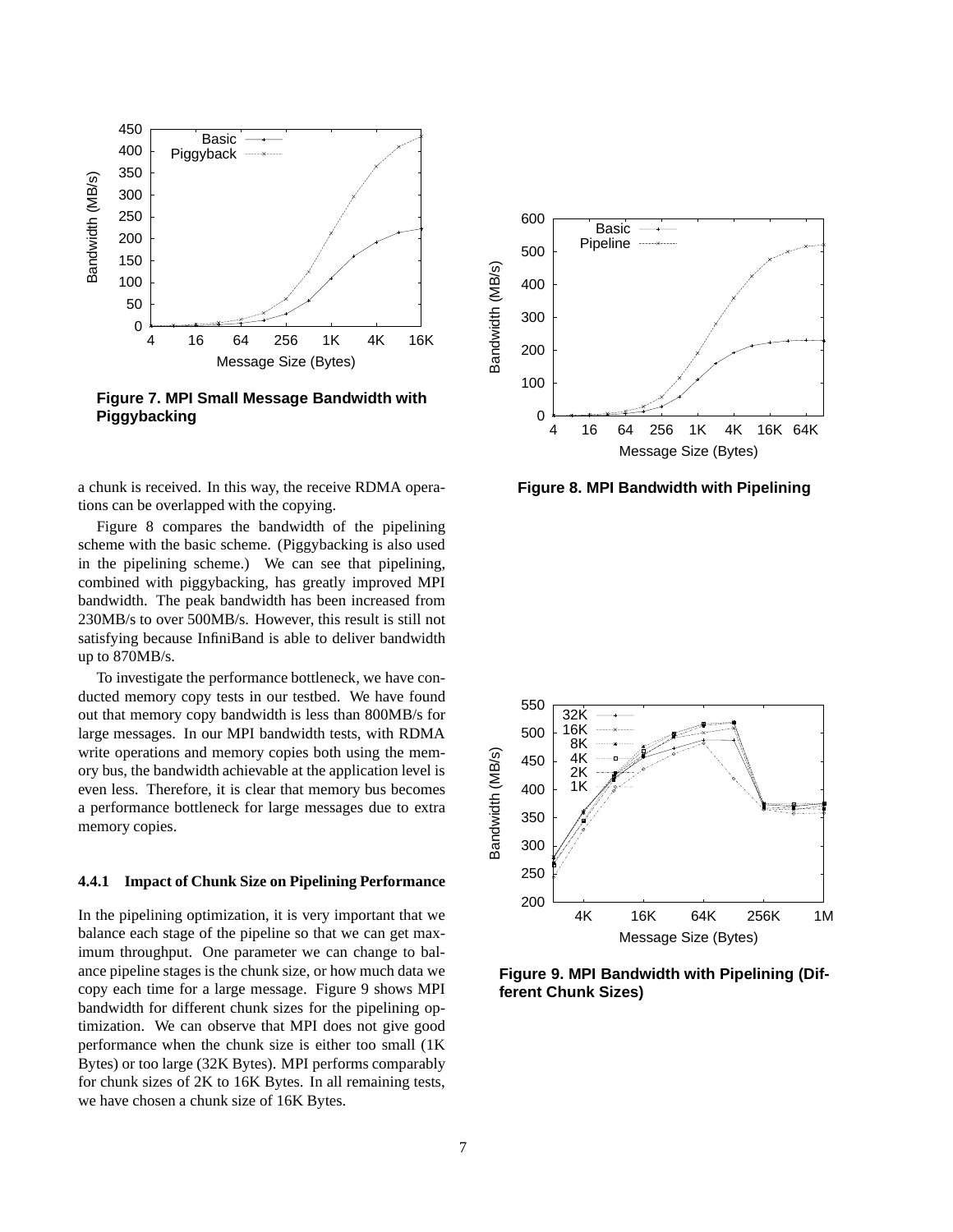### **5 Zero Copy Design**

As we have discussed in the previous subsection, it is desirable to avoid memory copies for large messages. In this section, we describe a zero-copy design for large messages based on the RDMA Channel interface.

In our new design, small messages are still transferred using RDMA write, similar to the piggybacking scheme. However, for large messages, RDMA Read, instead of RDMA write, is used for data transfer. The basic idea of our zero-copy design is to let the receiver "pull" the data directly from the sender using RDMA read.

For each connection, shared buffers are still used for transferring small messages. However, the data for large messages is not transferred through the shared buffer. At the sender, when the *put* function is called, we check the user buffer and decide whether to use zero-copy or not based on the buffer size. If zero-copy is not used, the message is sent through the shared buffer as discussed before. If zero-copy is used, the following steps happen:

- 1. Register the user buffer.
- 2. Construct a special packet which contains information about the user buffer such as address, size, and remote key.
- 3. The special packet is sent using RDMA write through the shared buffer.

After these steps, the *put* function returns a value of 0, indicating that the operation is not finished yet. After the packet arrives at the other side, the receiver finds out that it is a special packet by checking its header. When the *get* function is called, the receiver will check the shared buffer and process all the packets in order. If it is a data packet, the data is copied to user buffer. If it is a special packet, the user buffer is registered and an RDMA read operation is issued to fetch the data from the remote side directly to the user buffer. After initiating the RDMA read, the *get* function returns with a value of 0, indicating that the operation is still in progress. When the RDMA read is finished, calling the get function will lead to an acknowledgment packet being sent to the sender. The get function also returns with the number of bytes successfully transferred. Then, at the sender side, the acknowledgment packet is received. Since the sender now knows that the transfer has finished, the user buffer is deregistered and the next call of put function will return with the number of bytes transferred. The zero-copy process is illustrated in Figure 10.

In the current InfiniBand implementation, memory registration and de-registration are expensive operations. To reduce the number of registration and de-registration, we have implemented a registration cache [8]. The basic idea is to delay the de-registration of user buffers and put them



**Figure 10. Zero-Copy Design**

into a cache. If the same buffer is reused some time later, its registration information can be fetched directly from the cache instead of going through the expensive registration process. De-registration happens only when there are too many registered user buffers.

It should be noted that the effectiveness of registration cache depends on buffer reuse patterns of applications. If applications rarely reuse buffers for communication, registration overhead cannot be avoided most of the time. Fortunately, our previous study with the NAS Parallel Benchmarks [16] has demonstrated that buffer reuse rates are very high in these applications.

We compare the bandwidth of the pipelining design and the zero-copy design in Figure 11. We can observe that zero-copy greatly improves the bandwidth for large messages. We can achieve a peak bandwidth of 857MB/s, which is quite close to the peak bandwidth at the Infini-Band level (870MB/s). We can also see that due to cache effect, bandwidth for large messages drops for pipelining design. Due to the extra overhead in the implementation, the zero-copy design slightly increases the latency for small messages, which is now around  $7.6\mu s$ .

Our zero-copy implementation uses RDMA read operations, which let the receiver to pull data from the sender. An alternative is to use RDMA write operations and let the sender to "push" data to the receiver. Before the sender can push the data, the receiver has to use special packets to advertise availability of new receive buffers. Therefore, this method can be very efficient if the *get* operations are called *before* the corresponding *put* operations. However, in the current MPICH2 implementation, the layers above the RDMA Channel interface are implemented in such a way that *get* is always called after *put* for large messages. Therefore, we have chosen an RDMA read based implementation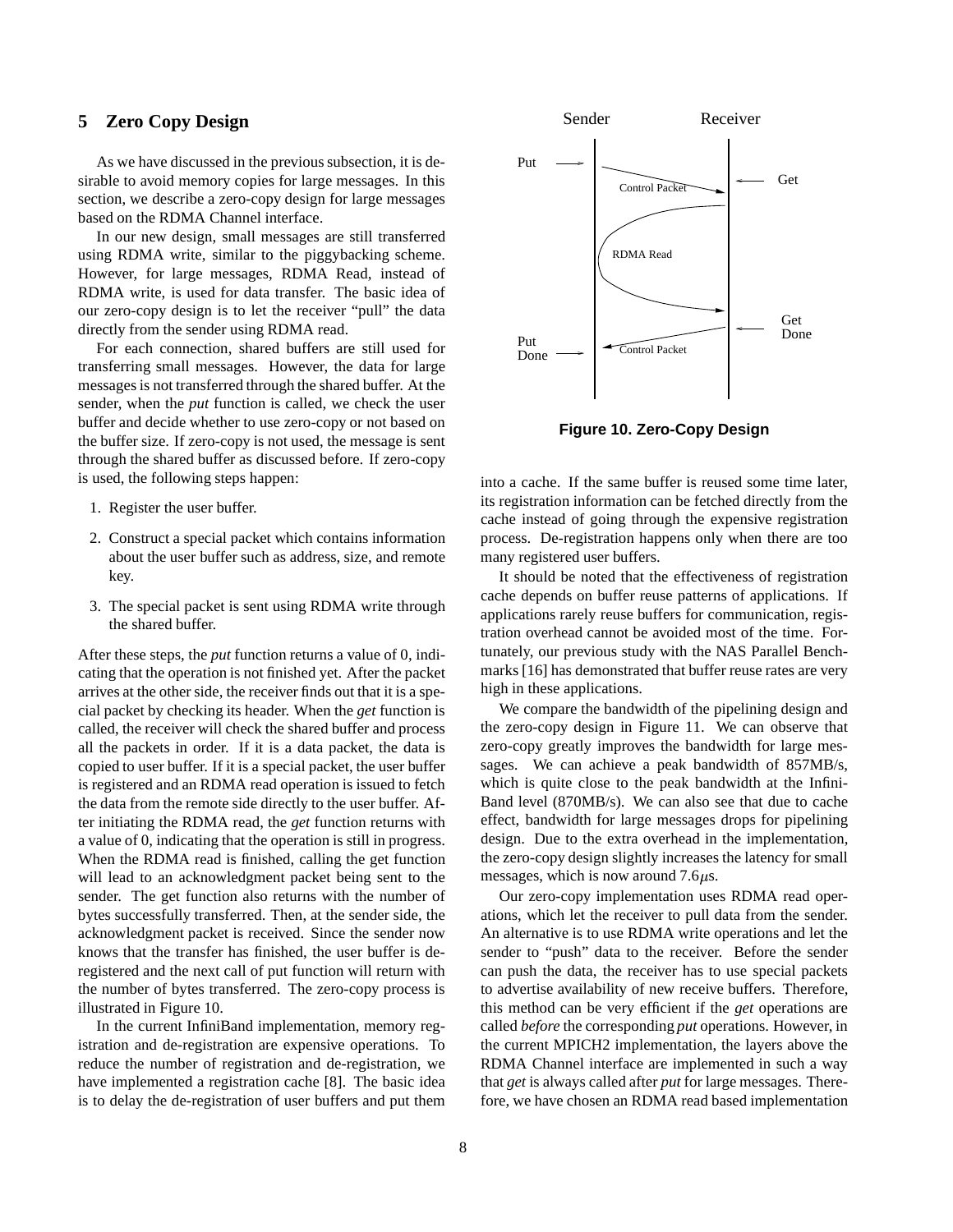

**Figure 11. MPI Bandwidth with Zero-Copy and Pipelining**

instead of RDMA write.

# **6 Comparing CH3 and RDMA Channel Interface Designs**

The RDMA Channel interface in MPICH2 provides a very simple way to implement MPICH2 in many communication architectures. In the previous section, we have shown that this interface does not prevent one from achieving good performance. Nor doesit prevent zero-copy implementation for large messages. Our results have shown that with various optimizations, we can achieve a latency of  $7.6\mu s$  and a peak bandwidth of 857MB/s.

The CH3 interface is more complicated than the RDMA Channel Interface. Therefore, porting it requires more effort. However, since CH3 provides more flexibility, it is possible to achieve better performance at this level.

To study the impact of different interfaces on MPICH2 performance, we have also done a CH3 level implementation. This implementation uses RDMA write operations for transferring large messages, as shown in Figure 12. Before transferring the message, a handshake happens between the sender and the receiver. User buffer at the receiver is registered and its information is sent to the sender through the handshake. The sender then uses RDMA write to transfer the data. A registration cache is also used in this implementation.

Figures 13 and 14 compare this implementation with our RDMA Channel based zero-copy design using latency and bandwidth micro-benchmarks. We can see that the two implementations perform comparably for small and large messages. However, the CH3 based design outperforms RDMA Channel based design for mid-size messages (32K to 256K bytes) in bandwidth.

Figure 15 shows the bandwidth of RDMA read and RDMA write at the InfiniBand VAPI level. (VAPI is the programming interface for our InfiniBand cards.) With the current VAPI implementation, we can see that RDMA write operations have a clear advantage over RDMA read for mid-size messages. Therefore, the fact that CH3 based design outperforms RDMA Channel based design for midsize messages is more due to the raw performance difference between RDMA write and RDMA read than the designs themselves.



**Figure 12. CH3 Zero-Copy with RDMA Write**



**Figure 13. MPI Latency for CH3 Design and RDMA Channel Interface Design**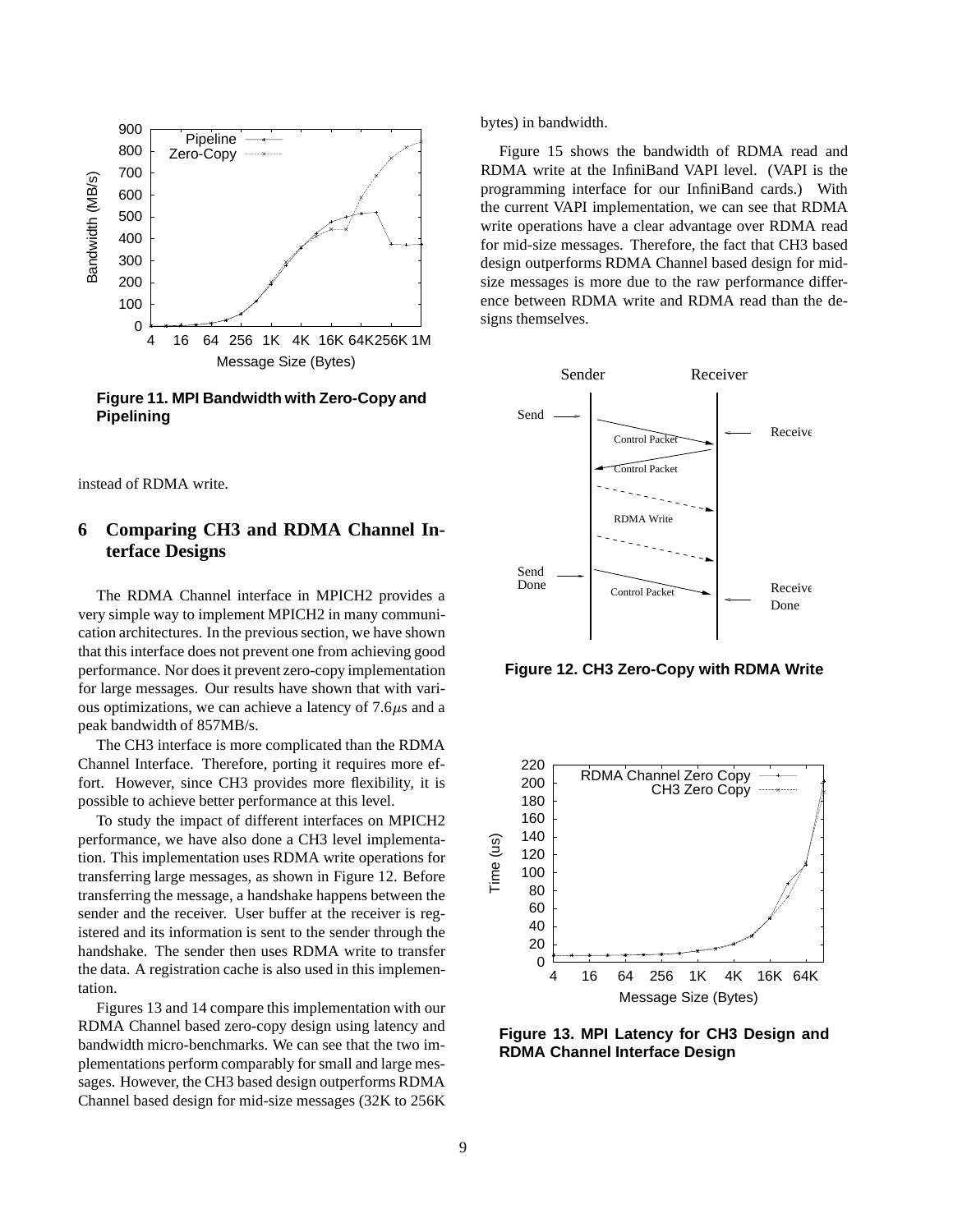

**Figure 14. MPI Bandwidth for CH3 Design and RDMA Channel Interface Design**

# **7 Application Level Evaluation**

In this section, we carry out application level evaluation of our MPICH2 designs using NAS Parallel Benchmarks [21]. We run class A benchmarks on 4 nodes and class B benchmarks on 8 nodes. Benchmarks SP and BT require square number of nodes. Therefore, their results are only shown for 4 nodes.

The results are shown in Figures 16 and 17. We have evaluated three designs: RDMA Channel implementation with pipelining for large messages (Pipelining), RDMA Channel implementation with zero-copy for large messages (RDMA Channel) and CH3 implementation with zero-copy (CH3). Although the performance difference of these three designs is not much, we have observed that the pipelining design performs the worst in all cases. The RDMA Channel based zero-copy design performs very close to the the CH3 based zero-copy design. On average, the CH3 based design performs less than 1% better on both 4 nodes and 8 nodes.



**Figure 16. NAS Class A on 4 Nodes**



**Figure 17. NAS Class B on 8 Nodes**



900

**Figure 15. InfiniBand Bandwidth**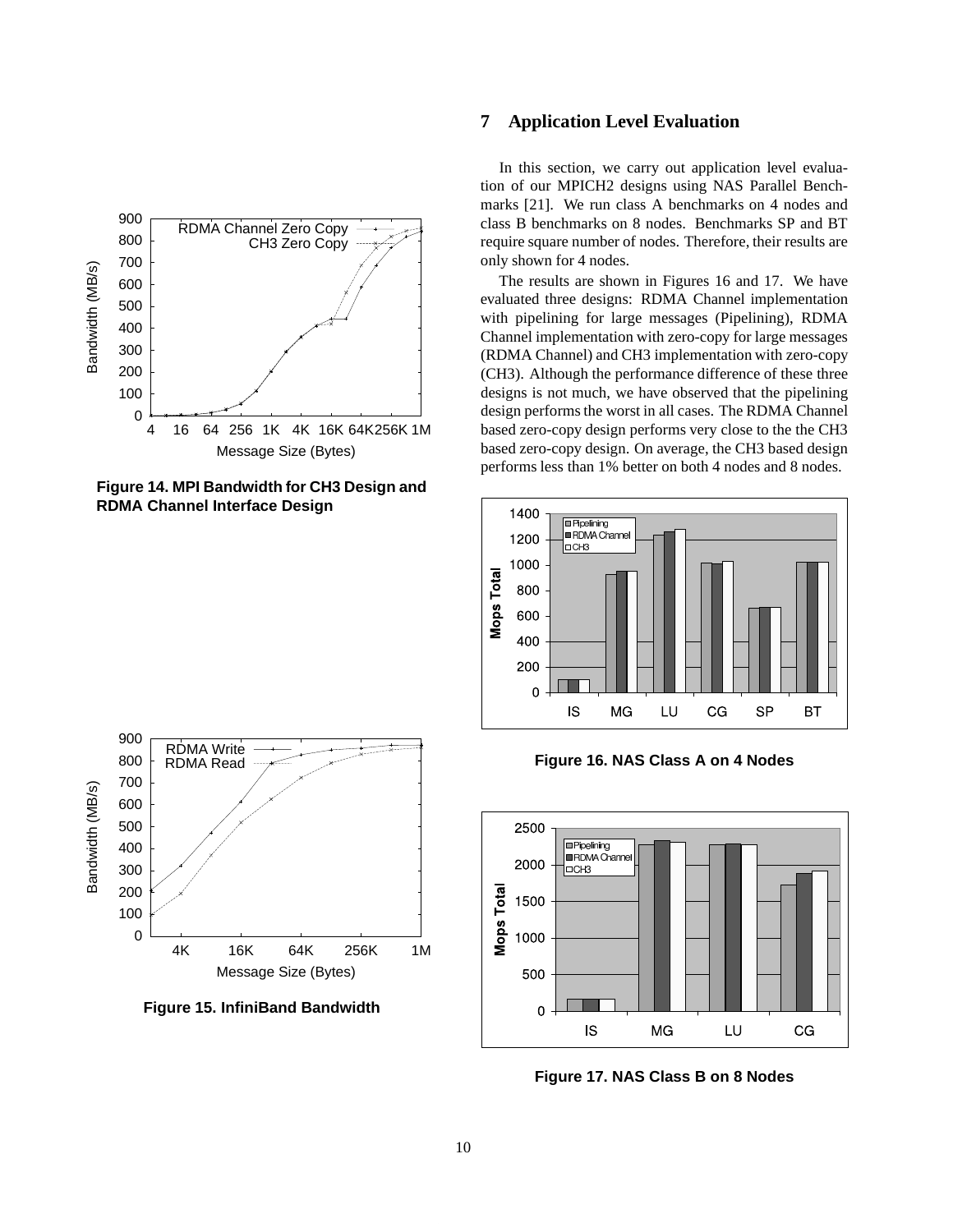### **8 Related Work**

As the predecessor of MPICH2 and one of the most popular MPI implementations, MPICH supports a similar implementation structure as MPICH2. MPICH provides ADI2 (the second generation of Abstract Device Interface) and Channel interface. Various implementations exist based on these interfaces[3, 19, 22, 14]. Our MVAPICH implementation [17], which exploits RDMA write in InfiniBand, is based on the ADI2 interface.

Since MPICH2 is relatively new, there exists very little work describing its implementations on different architectures. In [2], a CH3 level implementation which is based on TCP/IP is described. Work in [24] presents an implementation MPICH2 over InfiniBand, also using the CH3 interface. However, in our paper, our focus is on the RDMA Channel interface instead of the CH3 interface. MPICH2 is designed to support both MPI-1 and MPI-2 standards. There have been studies about supporting the MPI-2 standard, especially one-sided communication operations [5, 11]. Currently, we have concentrated on supporting MPI-1 functions in MPICH2. We plan to explore the support of MPI-2 functions in the future.

Due to its high bandwidth and low latency, InfiniBand Architecture has been used as the communication subsystem in a number of systems other than MPI, such as distributed shared memory systems and parallel file systems [12, 15].

The RDMA Channel Interface presents a stream based abstraction which is somewhat similar to the traditional socket interface. There have been studies about how to implement user-level socket interface efficiently over high speed interconnects such as Myrinet, VIA and Gigabit Ethernet [20, 13, 4]. Recently, Socket Direct Protocol (SDP) [10] has been proposed which provides a socket interface over InfiniBand. The idea of our zero-copy scheme is similar to the Z-Copy scheme in SDP. However, there are also differences between the RDMA Channel interface and the traditional socket interface. For example, put and get functionsin RDMA Channel interface are non-blocking, while functions in the traditional sockets are usually blocking. To support traditional socket interface, one has to make sure the same semantics are maintained. We do not have to deal with this issue for the RDMA Channel interface.

# **9 Conclusions and Future Work**

In this paper, we present a study of using RDMA operations to implement MPICH2 over InfiniBand. Our work takes advantage of the RDMA Channel interface provided by MPICH2.

The RDMA Channel interface provides a very small set of functions to encapsulate the underlying communication layer upon which the whole MPICH2 implementation is built. Consisting of only five functions, the RDMA Channel Interface is easy to implement for different communication architectures. However, the question arises whether this abstraction is powerful enough so that one can still achieve good performance.

Our study has shown that the RDMA Channel interface still provides the implementors much flexibility. With optimizations such as piggybacking, pipelining and zero-copy, MPICH2 is able to deliver good performance to the application layer. For example, one of our designs achieves  $7.6\mu s$ latency and 857MB/s peak bandwidth, which come quite close to the raw performance of InfiniBand. In our study, we characterize the impact of each optimization by using latency and bandwidth micro-benchmarks. We have also conducted application level evaluation using the NAS Parallel Benchmarks.

So far, our study has been restricted to a fairly small platform which consists of 8 nodes. In the future, we plan to use larger clusters to study various aspects of our designs regarding scalability. Another direction we are currently pursuing is to provide support for MPI-2 functionalities such as one-sided communication using RDMA and atomic operations in InfiniBand. We are also working on how to support efficient collective communication on top of InfiniBand.

# **References**

- [1] Argonne National Laboratory. MPICH2. http://wwwunix.mcs.anl.gov/mpi/mpich2/.
- [2] D. Ashton, W. Gropp, R. Thakur, and B. Toonen. The CH3 Design for a Simple Implementation of ADI-3 for MPICH with a TCP-based Implementation. http://wwwunix.mcs.anl.gov/mpi/mpich2/docs/tcpadi3.ps.
- [3] O. Aumage, G. Mercier, and R. Namyst. MPICH/Madeleine: A True Multi-Protocol MPI for High-Performance Networks. In *Proc. 15th International Parallel and Distributed Processing Symposium (IPDPS 2001)*, page 51, San Francisco, Apr. 2001.
- [4] P. Balaji, P. Shivam, P. Wyckoff, and D. K. Panda. High Performance User Level Sockets over Gigabit Ethernet. In *Proceedings of the IEEE International Conference on Cluster Computing*, 2002.
- [5] S. Booth and F. E. Mourao. Single sided MPI implementations for SUN MPI. In *Supercomputing*, 2000.
- [6] D. Dunning, G. Regnier, G. McAlpine, D. Cameron, B. Shubert, F. Berry, A. Merritt, E. Gronke, and C. Dodd. The Virtual Interface Architecture. *IEEE Micro*, pages 66–76, March/April 1998.
- [7] W. Gropp, E. Lusk, N. Doss, and A. Skjellum. A High-Performance, Portable Implementation of the MPI Message Passing Interface Standard. *Parallel Computing*, 22(6):789– 828, 1996.
- [8] H. Tezuka and F. O'Carroll and A. Hori and Y. Ishikawa. Pin-down Cache: A Virtual Memory Management Tech-